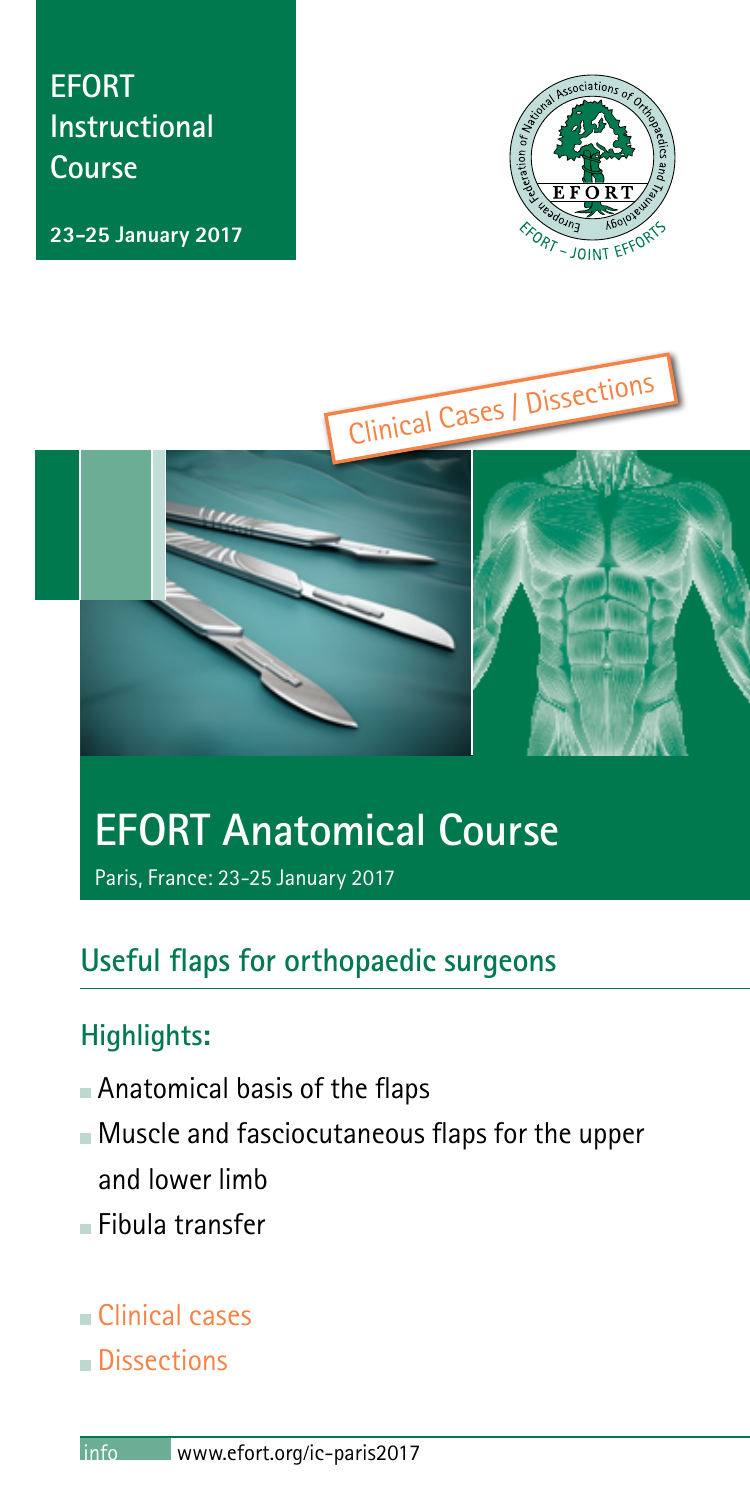# Programme

Monday, 23 January

## Chairman: F. Fitoussi

| Schedule Topic |                                     | <b>Faculty</b>   |
|----------------|-------------------------------------|------------------|
| 8:30           | Registration                        |                  |
| 9:00           | Welcome & Introduction              |                  |
| 9:05           | <b>About EFORT</b>                  |                  |
|                | Vascularisation of skin and muscles | A-C. Masquelet   |
|                |                                     |                  |
|                | Gastrocnemius muscles               | M. Bumbaširević  |
|                | Soleus flap                         | G. Lawton        |
|                | Flexors & extensors muscle flaps    | F. Fitoussi      |
|                | Saphenous flap                      | A. Cambon-Binder |
|                | Supramalleolar flap                 | F. Fitoussi      |
| 17:00          | End of the day                      |                  |

# Tuesday, 24 January

#### Chairman: T. Bégué

| Schedule Topic                      | <b>Faculty</b>            |
|-------------------------------------|---------------------------|
| Suralis flap                        | M. Bumbaširević           |
| Latissimus dorsi and scapular flaps | G. Lawton &<br>K. Malizos |
| Lateral arm flap                    | T. Bégué                  |
| The Chinese flap                    | J. Pyrc                   |
| Posterior interosseous flap         | T. Bégué &<br>J. Pyrc     |
|                                     |                           |
|                                     | End of the day            |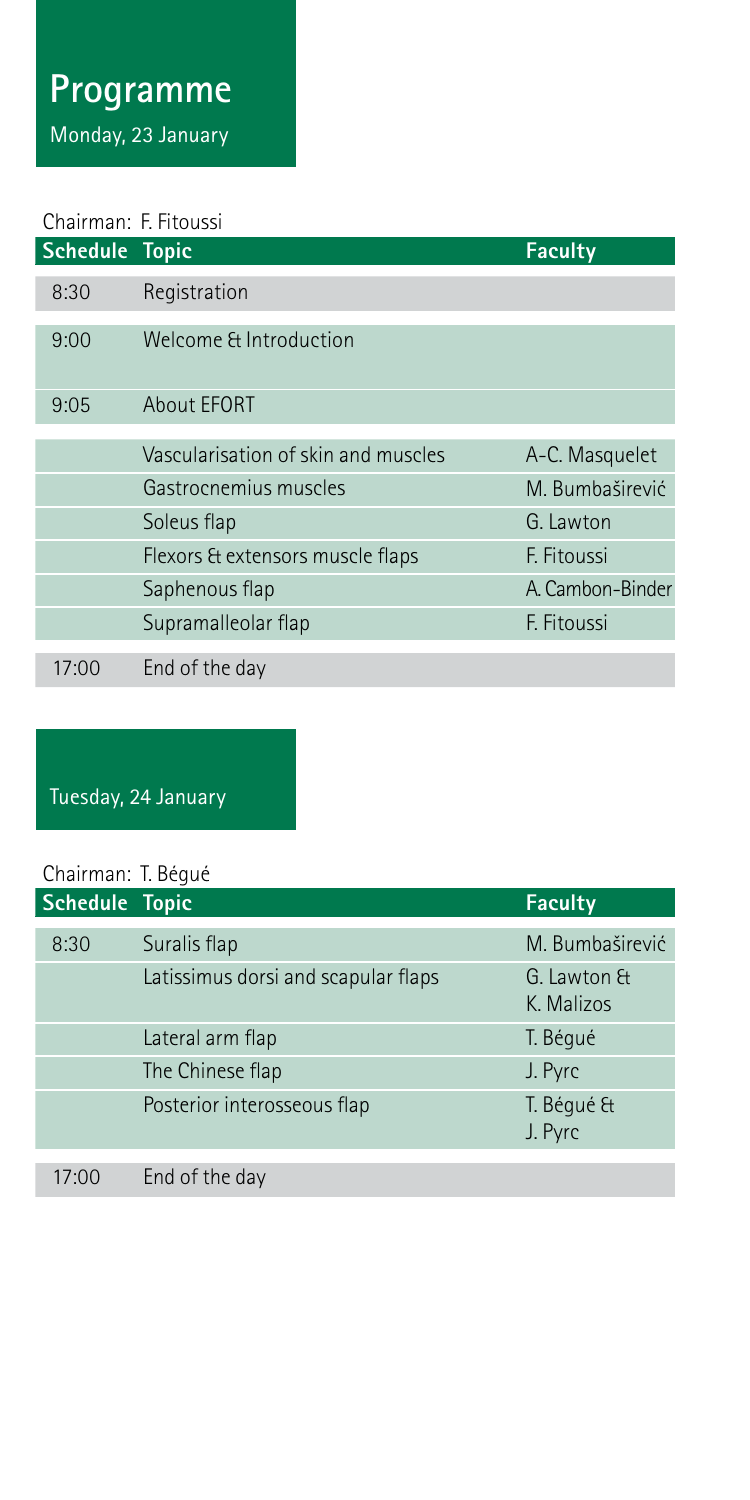# Programme Wednesday, 25 January

#### Chairman: T. Bégué and F. Fitoussi

| Schedule Topic |                                                                                                                         | <b>Faculty</b>                       |
|----------------|-------------------------------------------------------------------------------------------------------------------------|--------------------------------------|
| 8:30           | Strategy of reconstruction in compound<br>defects of the limbs                                                          | T. Bégué &<br>F. Fitoussi            |
|                | Free dissections with the faculty<br>- Brachio-radialis and Ulnar flaps<br>- Antero-lateral thigh flap<br>- Free fibula | F. Fitoussi<br>J. Pyrc<br>K. Malizos |
| 12.30          | End of the course                                                                                                       |                                      |

## **Faculty**

Thierry Bégué, France Marko Bumbaširević, Serbia Adeline Cambon-Binder, France Franck Fitoussi, France Konstantinos Malizos, Greece Graham Lawton, United Kingdom Alain-Charles Masquelet, France Jaroslaw Pyrc, Germany

## **Course fee**

**Participants** EUR 1.000

**Late (as of 07 January 2017) ELIR 1.200** 

### **Contact**

EFORT Head Office +41 21 343 4400 www.efort.org courses@efort.org

#### **Venue**

Ecole de Chirurgie de Paris 7, rue du Fer à Moulin 75221 Paris France

## **Opening hours**

Monday 23 January: 8:30-17:00 Tuesday 24 January: 8:30-17:00 Wednesday 25 January: 8:30-12:30

### **Lunch breaks**

Monday & Tuesday: 13:00-14:00